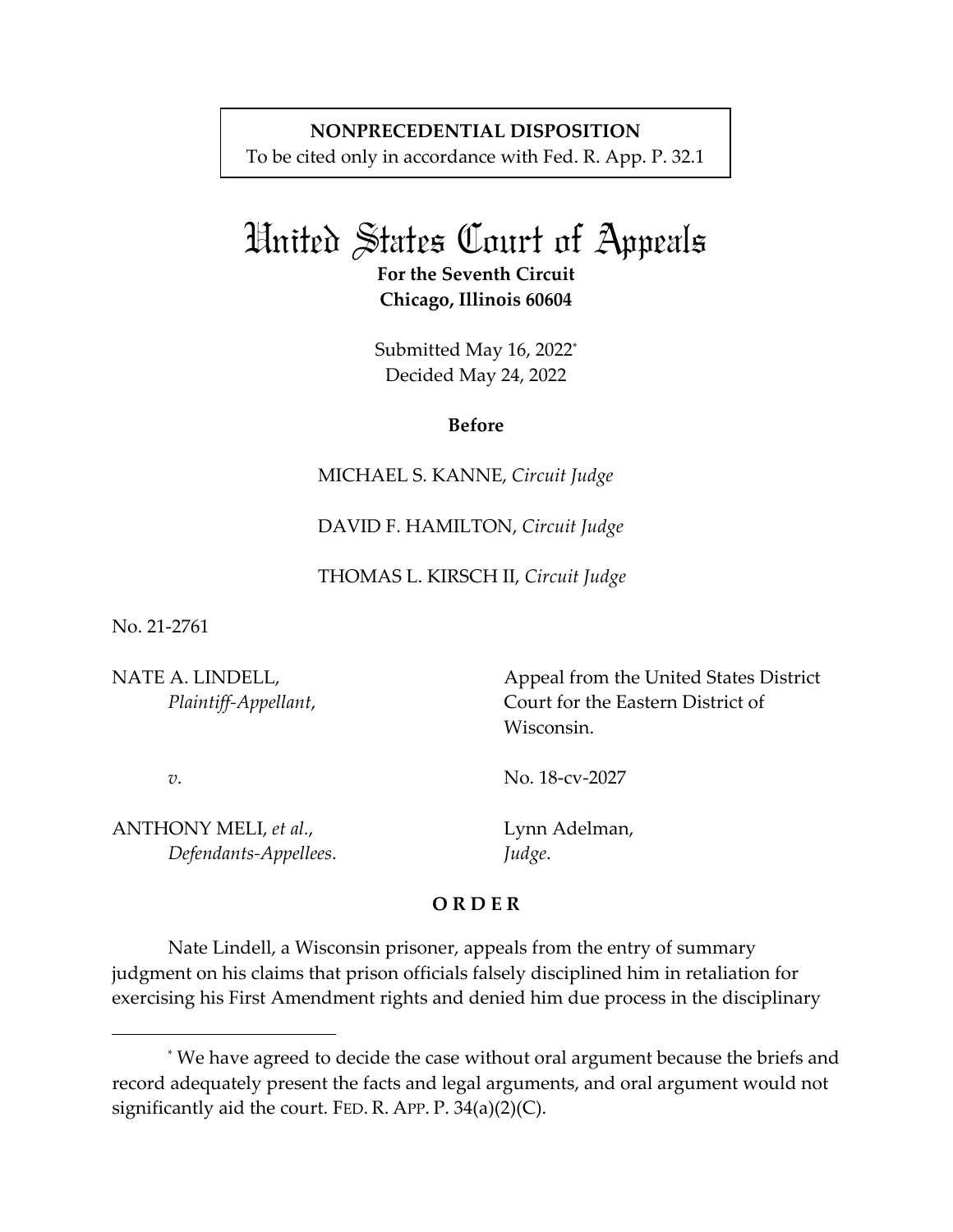proceedings. The district court concluded that no reasonable jury could find that the defendants were motivated by retaliation or that Lindell was denied the process he was due. We affirm.

Lindell's suit arises from his stay at the Waupun Correctional Institution in 2013. He maintains that prison staff there followed a practice of performing inappropriate strip searches and body-cavity searches on inmates. In August, he helped another inmate write a grievance about a staff-assisted strip search. One prison guard, he says, "made an aggressive offer to take [him] for a walk." Because Lindell was in a segregation unit, he was not allowed to go for "walks." And leaving the unit would require him to be shackled, handcuffed, and strip searched. Based on the guard's statement and tone, Lindell suspected that the overture was a concocted excuse to perform "an abusive/retaliatory staff-assisted strip search."

Lindell decided to complain about the guard's actions via the prison's hotline for reporting violations of the Prison Rape Elimination Act (PREA). 34 U.S.C. §§ 30301– 30309. He left a recorded statement that a guard "intended to abuse his authority by doing a staff-assisted strip search." A prison staff member retrieved the recording and summarized Lindell's call as reporting a "verbal altercation" with a guard, after which, later that night "the captain took him out of his cell for no reason" with the "intent … to sexually abuse him."

A copy of the report of Lindell's PREA complaint was provided to the prison's security director, Anthony Meli, who initiated an investigation. A PREA investigator, Bill Searls, determined that the captain on duty on the night in question was Captain James Olson. Searls tried but was unable to interview Lindell: For privacy reasons the interview could not take place in front of Lindell's cell, and Lindell refused to talk to Searls away from his cell because leaving would subject him to a strip search. Searls noted Lindell's refusal in his report and determined that the complaint was unfounded.

Based on Searls's report, Meli determined that Lindell's PREA complaint violated a Department of Corrections rule prohibiting inmates from lying about staff members. *See* Wis. Admin. Code § DOC 303.271 (2013) (forbidding inmates from making "a false written or oral statement about a staff member which may affect the integrity, safety, or security of the institution or staff" if the false statement was made outside the complaint review system). In a conduct report, Meli charged Lindell with violating this rule.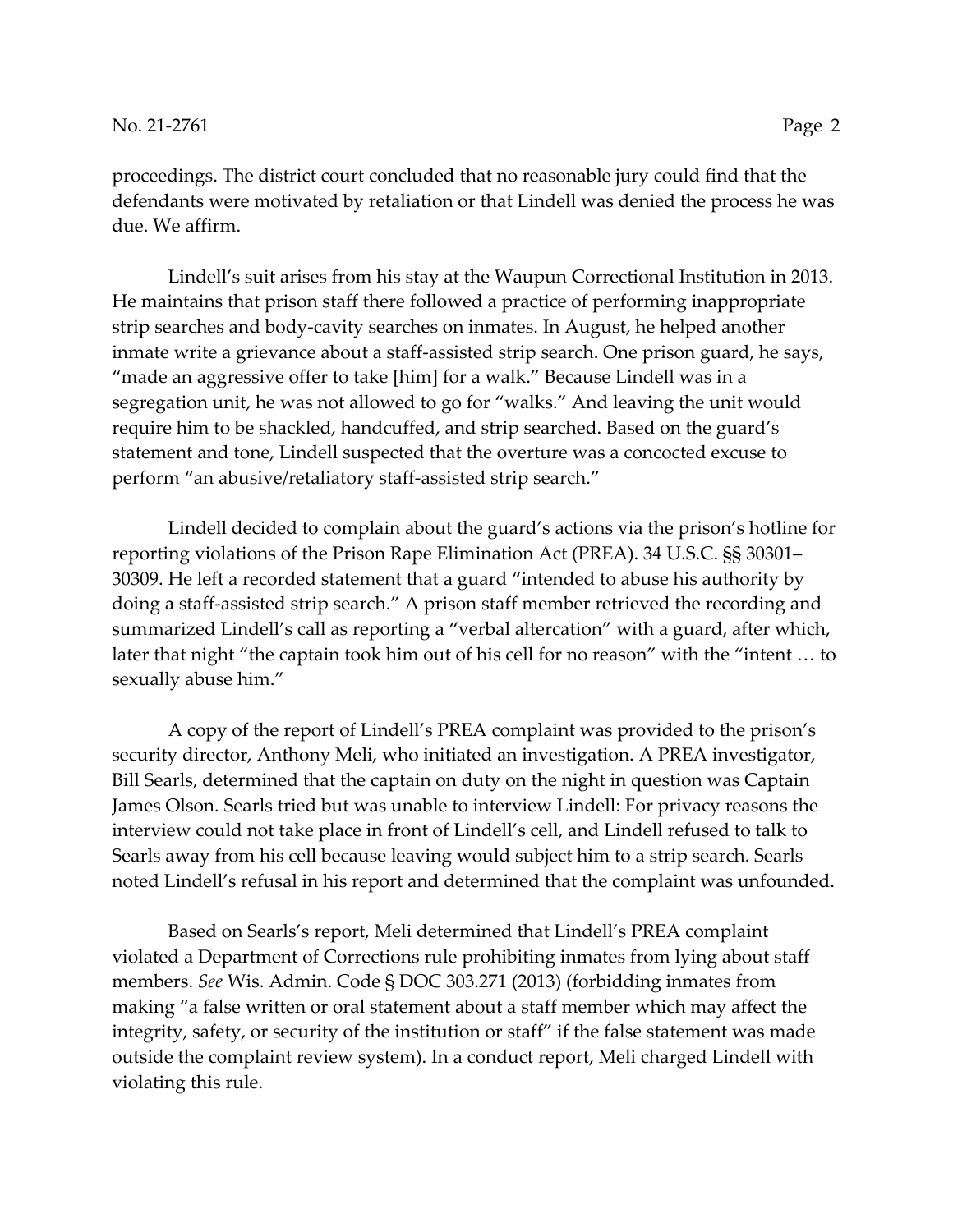A disciplinary hearing on the charge ensued. Lindell asked that the recording of his PREA complaint be played, or a transcript be provided, but he was informed that the recording no longer was available. (Calls to the PREA hotline routinely were deleted after being retrieved and summarized.) Lindell submitted a written statement denying that he ever complained about Captain Olson. Lindell clarified that his complaint concerned a prison guard, whom he suspected of wanting to sexually abuse him—as had been the case with other staff members working in the segregation unit. Meli and another officer testified in person. The hearing officer, Captain John O'Donovan, found it more likely than not that Lindell had "communicated a false statement about staff in stating that a captain's intent in taking him out of a cell was to sexually abuse [him]." O'Donovan sentenced Lindell to 360 days in disciplinary segregation.

Lindell sued Meli, O'Donovan, Searls, and others under 42 U.S.C. § 1983 for violating his rights under the First and Fourteenth Amendments. He argued that Meli and O'Donovan retaliated against him for exercising his First Amendment right to make a PREA complaint when they filed a false disciplinary charge and wrongfully found him guilty. Searls, he added, retaliated against him by requiring him to leave his cell and submit to a strip search before an interview. Lindell also asserted violations of his due-process rights in connection with the proceedings, including insufficient evidence to support the outcome.

The defendants moved for summary judgment, first, on Lindell's retaliation claims, and the court granted the motion. The court concluded that Lindell could not establish a prima facie case of retaliation because no reasonable jury could find that Meli and O'Donovan were motivated by retaliation rather than a genuine belief that Lindell had lied about a staff member removing him from his cell with intent to sexually abuse him. The court explained that Meli based his conclusion on the summary of the recorded PREA call, as well as Lindell's refusal to be interviewed about the allegations. As for O'Donovan, the court concluded that he was justified to find Lindell guilty based on the frivolousness of his PREA complaint ("so clearly lacked merit") and Lindell's failure to present evidence suggesting that anyone removed him from his cell in order to sexually abuse him. Further, Searls had "objectively legitimate reasons" for insisting that Lindell be interviewed away from his cell—for example, preventing other inmates from overhearing the interview.

The defendants later moved for summary judgment on Lindell's due-process claims, and the court granted this motion as well. The court concluded that the outcome of the disciplinary proceedings was supported by "some evidence." The court pointed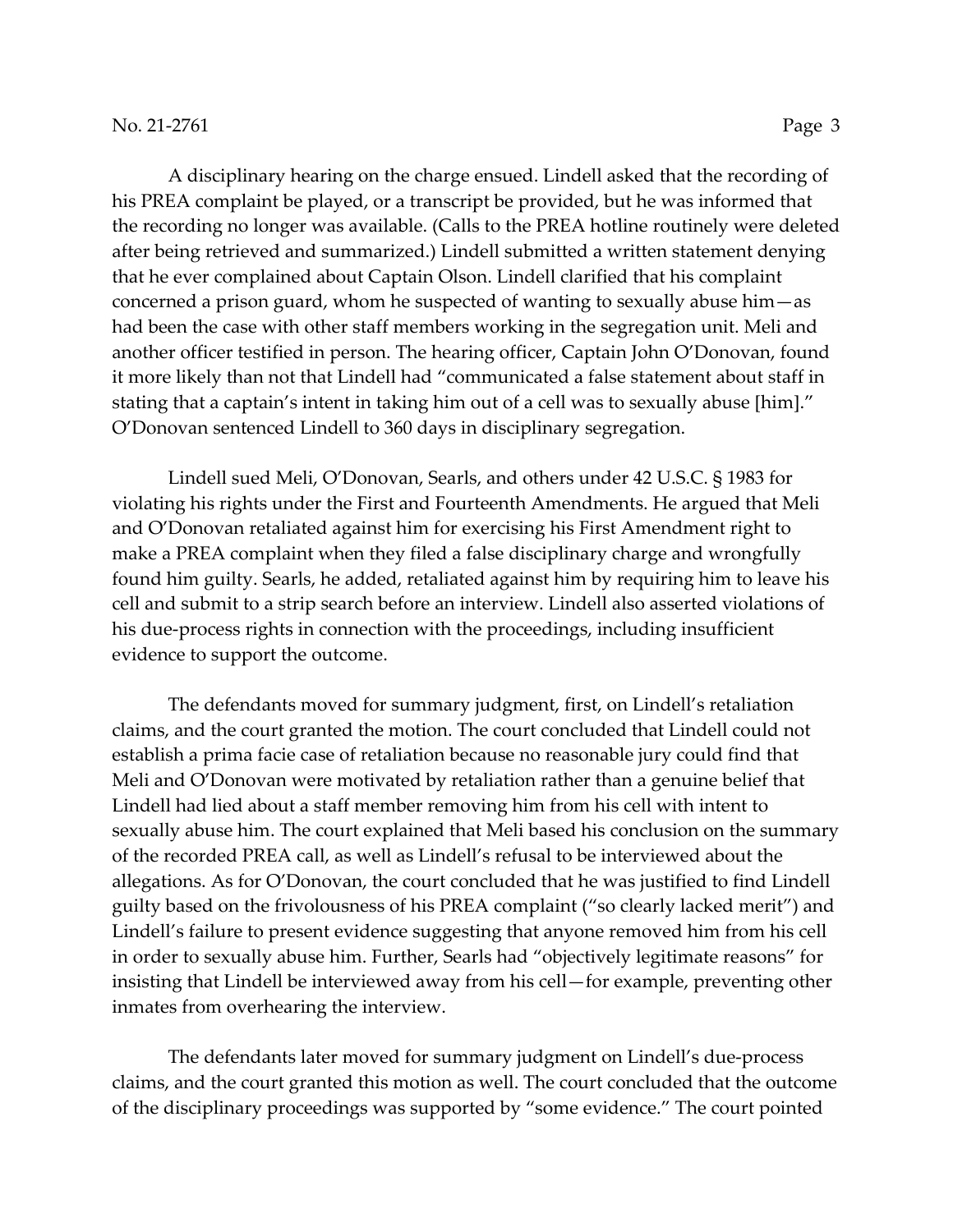to the summary of Lindell's PREA call, which described Lindell's accusation that "the captain" removed him from his cell to sexually abuse him; to evidence that Olson was the captain on duty that evening; to Lindell's written statement that his accusation was directed at a guard, not Olson; to Lindell's failure to provide any evidence to support his accusation; and to Lindell's refusal to be interviewed.

On appeal, Lindell first argues that the court erroneously concluded he failed to establish a prima facie case of retaliation against Meli, O'Donovan, and Searls. To make such a case, Lindell needed evidence that he engaged in protected First Amendment activity that was at least a motivating factor in the defendants' decision to take a retaliatory action. *Douglas v. Reeves*, 964 F.3d 643, 646 (7th Cir. 2020). With regard to Meli and O'Donovan, Lindell urges that the PREA call necessarily was a motivating factor in their actions because it sparked the disciplinary proceedings. Lindell further challenges the sufficiency of their evidence to conclude he was lying, given that they had not heard the PREA call, and the written summary of the call inaccurately reported that he had accused "the captain" instead of a guard.

The district court appropriately entered summary judgment for Meli and O'Donovan on Lindell's retaliation claim because he introduced no evidence that protected First Amendment activity motivated their decisions to initiate and impose discipline. Although making a PREA complaint may be constitutionally protected activity, lying about correctional staff is not. *See Hasan v. U.S. Dep't of Lab.*, 400 F.3d 1001, 1005 (7th Cir. 2005). Lindell's claim fails because Meli and O'Donovan "presented uncontradicted evidence that they punished him not because he tried to exercise free speech but because his accusation was a lie." *Id.* (affirming summary judgment for prison staff who disciplined prisoner for filing grievance that falsely accused guard of having tampered with his typewriter). Meli and O'Donovan had no reason to disbelieve the summary of Lindell's PREA call or Searls's report, which characterized Lindell (1) as accusing the captain of taking him out of his cell to sexually abuse him and then (2) refusing to support that accusation through an interview with investigators. That the call summary may have been inaccurate does not raise a fact question about Meli's or O'Donovan's true motive.

As for his retaliation claim against Searls, Lindell argues that the district court wrongly assumed that Searls had legitimate reasons for insisting that he leave the unit to be interviewed, and thereby endure a strip search. But Searls introduced evidence that privacy concerns justified the need for the interview to be conducted away from Lindell's cell. Lindell speculates that Searls's real motive was retaliation, but speculation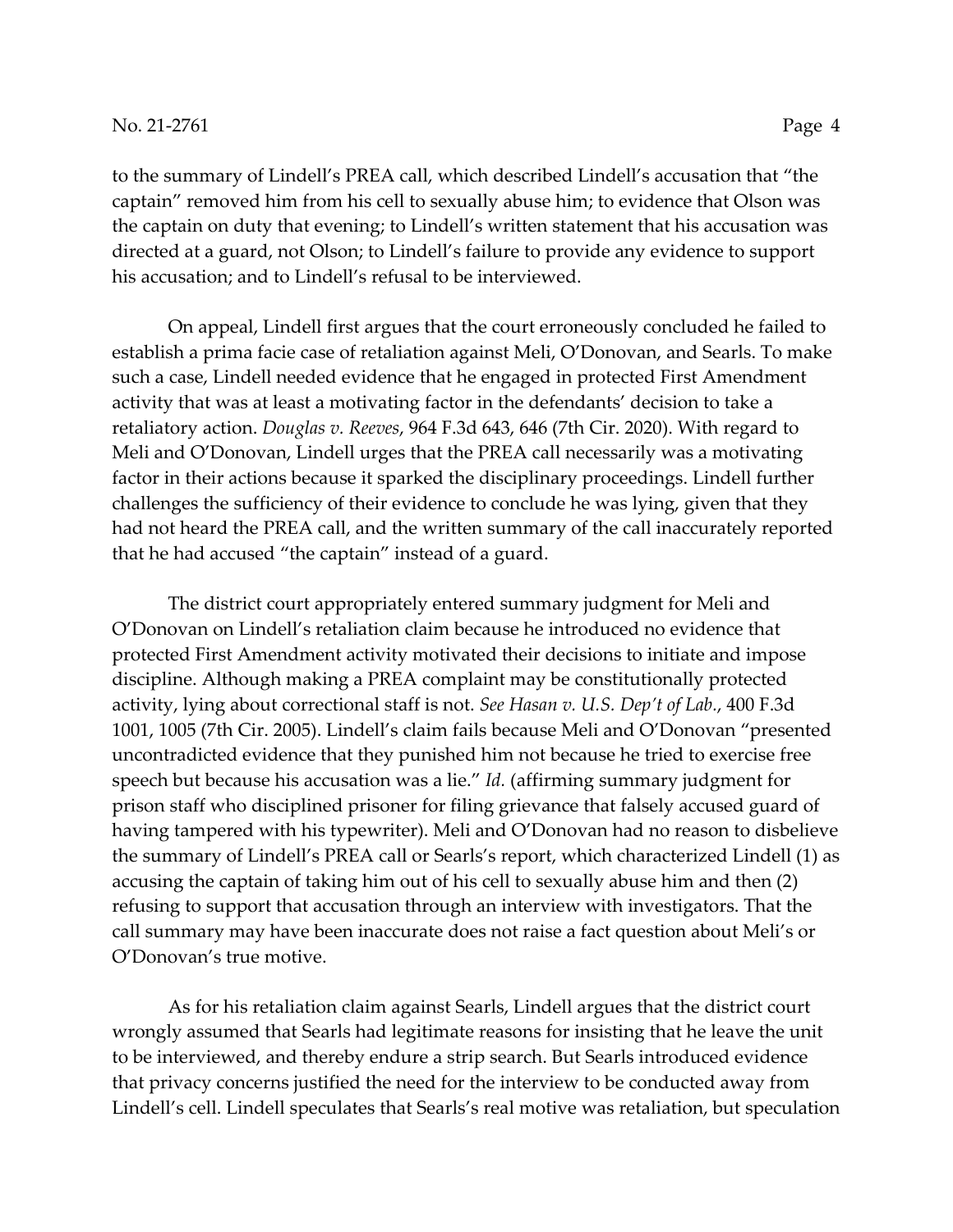Lindell also argues that the district court erroneously entered summary judgment on his due-process claim that there was insufficient evidence to support the outcome of the disciplinary proceedings. He again largely relies on the absence of a recording of his call and asserts that the inaccurate summary was unreliable hearsay.

In his reply brief, Lindell argues that a new development in his disciplinary case undermines the district court's determination that "some evidence" supported the outcome of his disciplinary proceedings. In March 2022, while this appeal was pending, the warden of Waupun resolved in Lindell's favor his long-delayed appeal of the disciplinary charges. The warden reversed the hearing officer's decision, finding:

The report fails to meet any standard of evidence that would establish a preponderance of evidence that the violation occurred. A statement reported by the author that investigators deemed Lindell's claim as "unfounded" does not constitute evidence. No other statements or evidence are presented for consideration.

Ordinarily, we do not consider documents that were not presented to the district court to be part of the record on appeal*. See Midwest Fence Corp. v. United States Dep't of Transportation*, 840 F.3d 932, 946 (7th Cir. 2016); *but see Brown v. Watters*, 599 F.3d 602, 604 n.1 (7th Cir. 2010) (supplementing record on appeal with materials not before the district court "in order to properly review" due process challenges). Even if we consider the new documents, though, the warden's ruling does not affect our analysis. The warden was applying a preponderance-of-the-evidence standard, but we affirm prison disciplinary decisions if they are supported by "some evidence." *Superintendent, Mass. Corr. Inst., Walpole v. Hill*, 472 U.S. 445, 455 (1985); *McPherson v. McBride*, 188 F.3d 784, 786 (7th Cir. 1999) (describing "some evidence" as a "less exacting" standard than preponderance of the evidence). The evidence here was enough to clear that low bar: the written summary of Lindell's PREA call, his refusal to be interviewed, and his failure to introduce any evidence to support his accusation. The warden's reversal thus does not establish that the proceedings were constitutionally deficient.

We close by briefly addressing several of Lindell's procedural arguments. He challenges, for instance, the denial of his motion to compel the defendants to produce documents related to other inmates who were disciplined after filing PREA complaints.